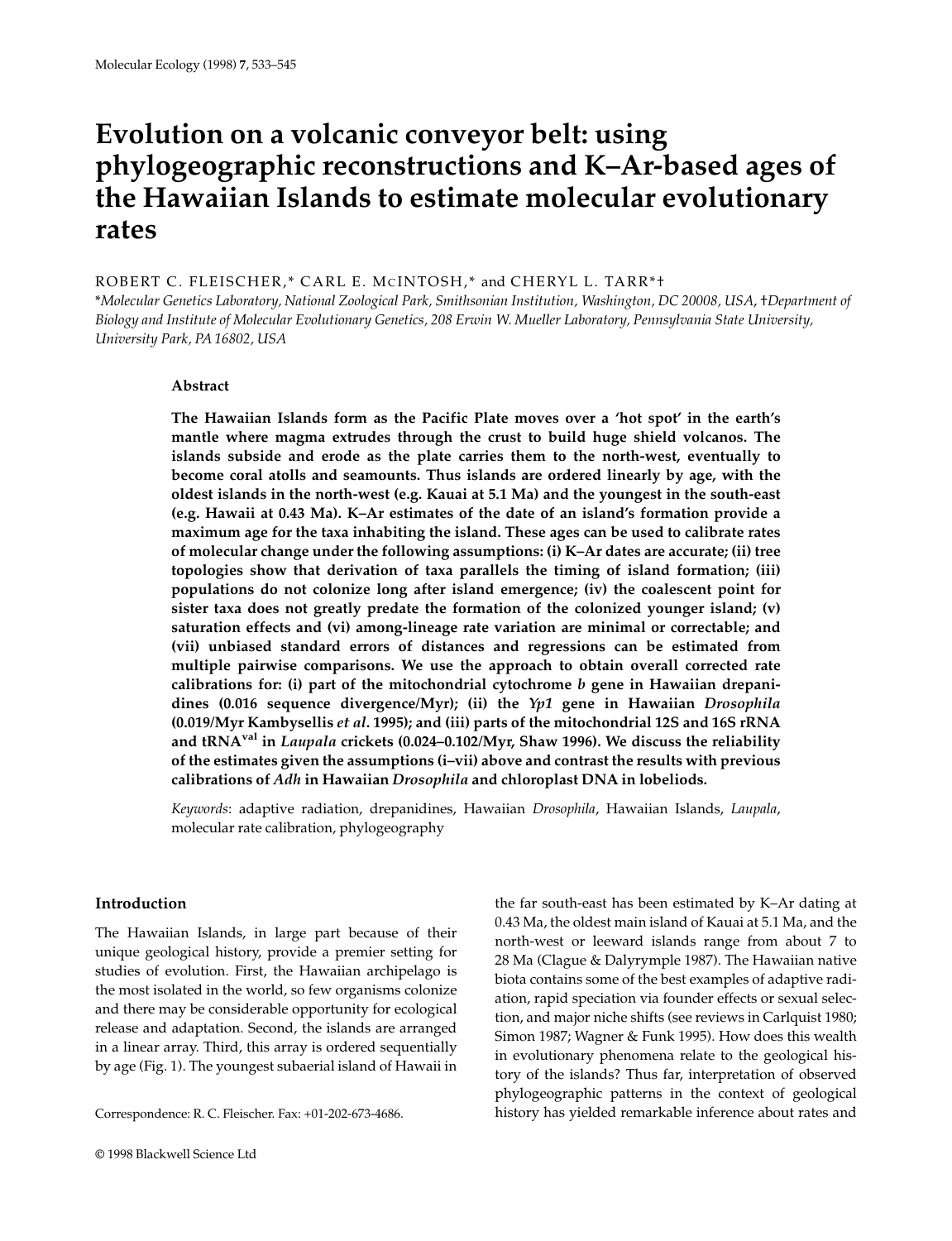

**Fig. 1** Map of the main Hawaiian Islands (plus inset map of main and leeward Hawaiian Islands). Ages of the oldest rocks from the main islands based on K-Ar dating are noted (from Carson & Clague 1995). Maui-nui is composed of the islands of Maui, Lanai, Molokai and Kahoolawe, all of which were connected until ≈ 0.3–0.4 Ma (and again at times during Pleistocene periods of low sea level). Oahu and West Molokai were putatively connected via the Penguin Bank for the first ≈ 0.3 Myr after West Molokai formed. Below the map is a neighbour-joining tree (Saitou & Nei 1987) based on Kimura 2-parameter and Γ-corrected distances that shows relationships and relative differentiation among four island populations of amakihi based on 675 bp of cytochrome *b* sequence. Included in the tree are three Kauai amakihi (*Hemignathus kauaiensis*) and 10 common amakihi of three subspecies: *Hemignathus virens chloris, H. vs. wilsoni* and *H. vs. virens*, from Oahu, Maui and Hawaii, respectively. Parsimony analyses produce a tree with the same topology as the neighbour-joining tree, as do analyses using sequences of mtDNA ATPase 6/8 (R. C. Fleischer *et al*. unpublished), ND2 and control region (C. Tarr, unpublished). Trees constructed from mtDNA restriction sites show sister taxon status between a clade containing Kauai and Oahu clades, and one containing Maui and Hawaii clades (Tarr & Fleischer 1993). In all of our analyses to date, most for which we have larger samples per island than the case reported here, each island population of amakihi has been found to be monophyletic.

modes of speciation, adaptation and molecular evolution (e.g. Wagner & Funk 1995, and references therein).

While the Hawaiian Islands are primarily depauparate in taxonomic lineages relative to less isolated islands and continents, they have become secondarily enriched by the formation of many endemic species within the few lineages that did colonize (Simon 1987; Carson & Clague 1995). The best studied endemic lineages of organisms in the islands have been insects, birds and plants, in particular *Drosophila* (Carson & Kaneshiro 1976; Kaneshiro 1988; DeSalle & Hunt 1987; DeSalle 1995; Kambysellis *et al*. 1995), drepanidines (cardueline finches often called honeycreepers; Amadon 1950; Raikow 1977; James & Olson 1991; Tarr & Fleischer 1995), lobelias (Givnish *et al*. 1995; Lammers 1995) and silverswords (Carr 1987; Baldwin & Robichaux 1995).

More than 900 endemic species of *Drosophila* are thought to occur in the islands (not including an

unknown number that probably existed prior to human colonization and associated habitat changes). Molecular data suggest that the Hawaiian lineage(s) separated from mainland *Drosophila* 10–32 Ma, long before the formation of the main islands that exist today (Beverley & Wilson 1984; Thomas & Hunt 1991; DeSalle 1992; Russo *et al*. 1995). Givnish *et al*. (1995) also provide molecular evidence supporting the origin of bird-pollinated lobelias (*Cyanea*) prior to the formation of the current main islands. The avifauna of the islands, while not as speciose as the invertebrate fauna and the flora, offer similar patterns of adaptive radiation and niche shifts. The drepanidines, in particular, have speciated to a great extent (33 historical and  $> 17$  subfossil species; James & Olson 1991; H. James, personal communication) and have become highly differentiated phenotypically from putative mainland relatives. Biochemical and molecular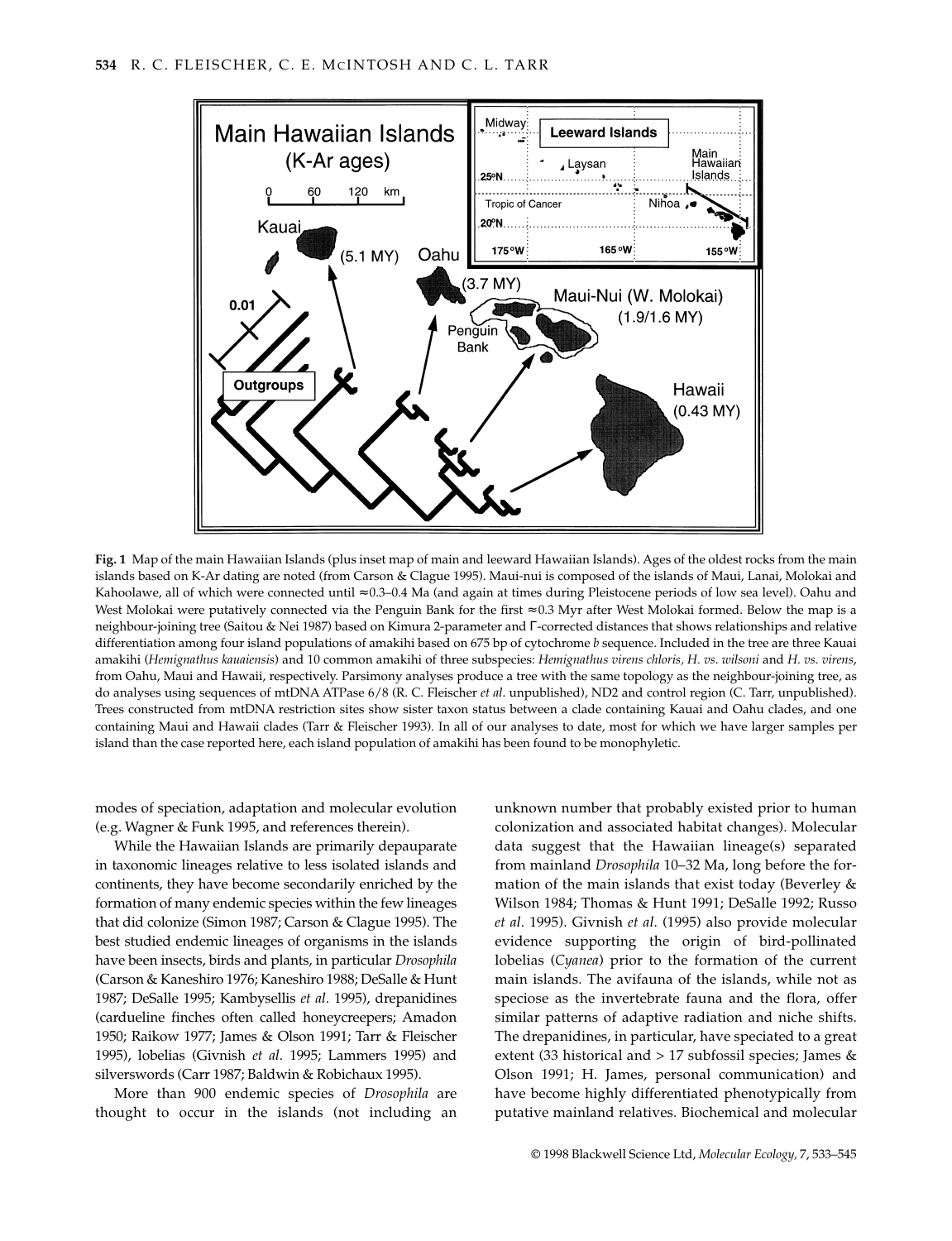data suggest that they did not radiate prior to the formation of the current main islands (Johnson *et al*. 1989; Tarr & Fleischer 1993, 1995; Fleischer *et al*. unpublished; see below).

While these examples showcase the potential for major adaptive radiations in the Hawaiian Islands, many endemic lineages have not radiated significantly, and some not at all. Is the variance in the amount of speciation and phenotypic differentiation related to the length of time that a lineage has been evolving in the islands (e.g. Simon 1987; Carson & Clague 1995)? Or are there other factors that have promoted stasis in some lineages and change in others, regardless of time? Although there are invaluable Holocene fossil records for birds and pollen (Olson & James 1991; James & Olson 1991; Selling 1948), the record for the late Pleistocene is limited (although one excellent fauna dates to > 0.12 Ma, James 1987). In addition, there is almost no fossil record earlier than this: the extreme subsidence and erosion that occurs as islands age (see below) has probably erased it. Thus the age of separation from mainland ancestors or the age of a radiation within the islands can only be inferred from the amount of molecular divergence among the taxa under study and the rate of molecular evolution. It is preferable in these cases to use internal or 'local' molecular rate calibrations (Hillis *et al*. 1996), and the geological history of the Hawaiian Islands offers unique opportunities for making such calibrations (e.g. Bishop & Hunt 1988; Tarr & Fleischer 1993; Givnish *et al*. 1995).

Here we expand on approaches developed in these earlier studies in which phylogeographic reconstructions and geological history were used to infer rates of molecular evolution. We begin with a brief overview of the geological history of the Hawaiian archipelago. We then outline the regression approach for calibrating 'local' molecular rates: K–Ar dates of island age are used to estimate various benchmarks of population or species formation. Appropriately corrected, among-taxon genetic distances are then regressed against the appropriate ages to estimate the divergence rate (i.e. the slope). The procedure involves assumptions or caveats, and we identify and evaluate seven categories of these below. We apply the method to estimate overall divergence rates for: (i) part of the mtDNA cytochrome *b* gene in the Hawaiian drepanidines; (ii) sequences of yolk protein gene 1 (*Yp1*) in the β lineage of the *planitibia* subgroup of Hawaiian *Drosophila* (Kambysellis *et al*. 1995); and (iii) mtDNA rRNA and tRNA sequences in Hawaiian *Laupala* crickets (Shaw 1996). We compare the results of rate estimates from other studies of Hawaiian organisms, including *Adh* in *Drosophila* and chloroplast DNA in lobelias and discuss the overall reliability of the approach.

#### **The conveyor belt: geological history of the Islands**

The Hawaiian Islands arise as the Pacific tectonic plate moves slowly north-west ( $\approx 8$  cm/year) over a plume of magma or 'hot spot' that spikes through the plate and pours out onto the ocean floor (for informative reviews of Hawaiian volcanology and geology see Clague & Dalrymple 1987; Walker 1990; Carson & Clague 1995). The magma plume spreads and is carried along below the plate, so lava extrudes at more than a single point over more than 100 km linear range (thus more than a single volcano can be active at the same time). Hawaiian lavas generally flow at a relatively constant rate. Lava is slowly layered to build a rounded shield on the ocean floor which usually extends above the ocean's surface (becomes 'subaerial') to great heights. The extant volcano of Mauna Loa ('long mountain' in Hawaiian), for example, rises to 4169 m above sea level and is the most massive single mountain on earth.

When the plate moves an island off the hotspot two major types of events cause the islands to decrease in size and change in character. First, the bulging of the crust over the hotspot diminishes as the crust cools. This, combined with the great weight of the volcano above the crust, causes a fairly rapid subsidence of the crust and a decrease in island elevation. Initially, the rate is very rapid (> 3 mm/y during the first  $\approx 0.3$  Myr, Clague & Dalrymple 1987), but then subsidence slows as the island moves further away from the hotspot (to an average over the entire chain of 0.04 mm/y, Walker 1990). Second, slow erosive processes – such as wind, rain and ocean waves – and abrupt, massive landslides, begin to whittle away at the islands (Carson & Clague 1995). The islands first decrease to smaller subaerial volcanic masses (i.e. reduced areas and elevations, such as Niihau or Nihoa). Next, the volcanic portions continue to subside under the sea, and only coral and sand atolls remain above the surface (e.g. Pearl and Hermes Reef or Laysan Island). Finally, the volcanoes sink further, forming the undersea mounts or guyots that extend to the north of Kure Atoll.

Thus, the Hawaiian Islands exist on a sort of geological conveyor belt, being built up while over the hotspot, then subsiding and eroding to atolls and seamounts. Lineages that 'ride' an island must continue the colonization process or face extinction when the island that they are located on either diminishes in size or submerges. One can only wonder at the types of organisms and radiations that were not able to continue down the chain because of limited or lost dispersal capabilities. Each new island is devoid of taxa at first, and the subsequent filling of niches presumably results in new selective regimes for taxa and the formation of novel community structures. In comparison to less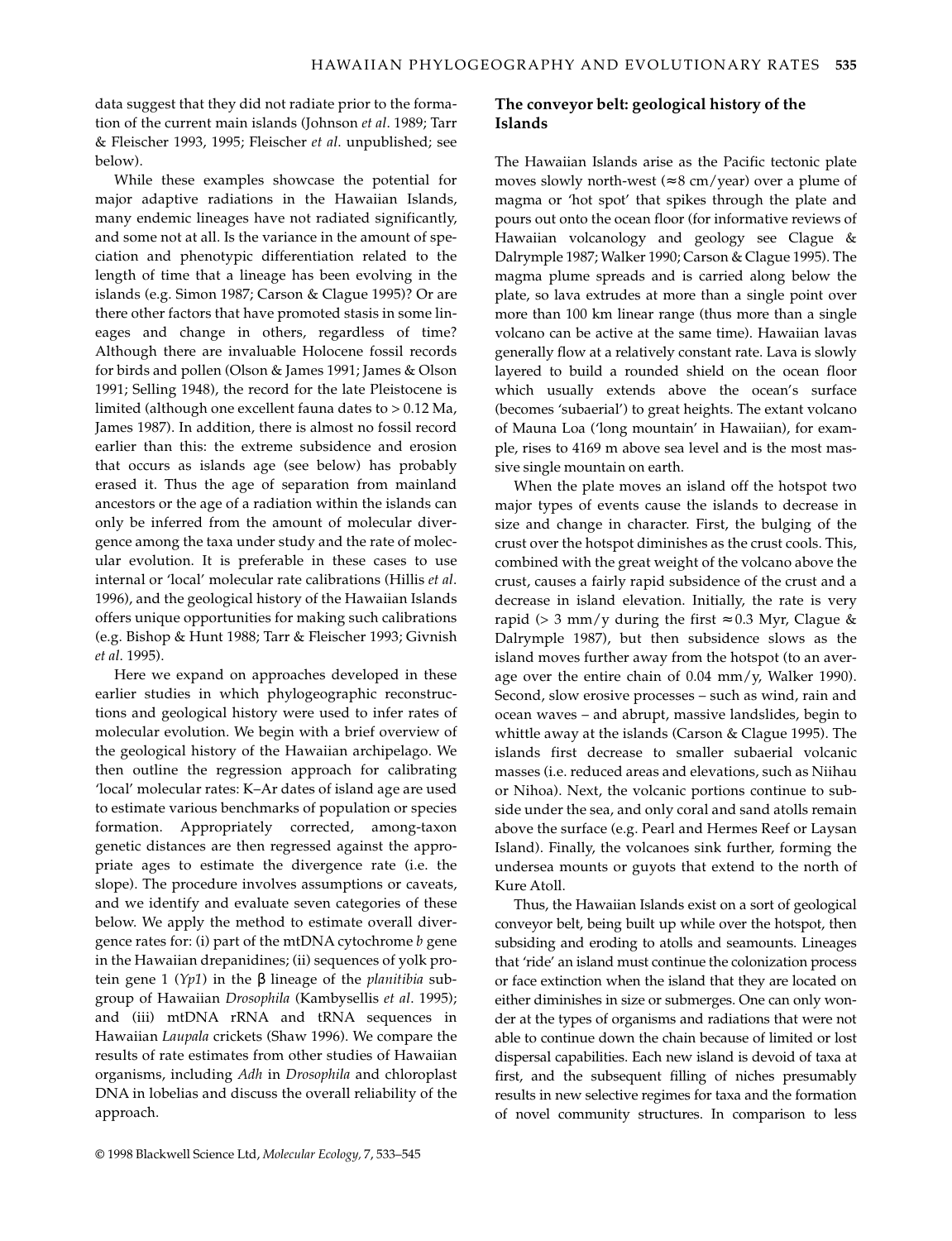dynamic island systems, this necessary continuous colonization of new islands by lineages greatly increases the likelihood of divergence from ancestral populations, and consequently should increase the rate of speciation and adaptive change. The formation of new islands does appear to have greatly affected the rate and pattern of radiation in the Hawaiian honeycreepers (Fleischer *et al*., unpublished).

The eight main or high islands (Fig. 1) really comprise four island groups: (i) Kauai/Niihau; (ii) Oahu; (iii) Molokai/Lanai/Maui/Kahoolawe ('Maui Nui'); and (iv) Hawaii. There is no evidence that Kauai or Hawaii were ever connected by land bridges to Oahu or Maui, respectively. However, some reconstructions of historical geography indicate that the Penguin Bank was a land bridge that connected Oahu and Molokai for perhaps as long as 0.33 Myr after the West Molokai volcano became subaerial (Carson & Clague 1995). These dates are based on a maximal estimated elevation of the Penguin Bank of 1000 m above sea level (Table 2.1 in Carson & Clague 1995), and a minimal subsidence rate of 0.003 m/y (Clague & Dalrymple 1987). If this is correct, then the date of separation of populations currently residing on Oahu and Maui-Nui would not be about 1.9 Myr (the age of west Molokai), but rather about 1.6 Myr. Maui and Molokai apparently remained joined in Maui-Nui until about 0.3–0.4 Ma, and there is evidence for the conjoining of a volcano called Mahukona with the Kohala volcano of Hawaii which would increase the date of origin of 'Hawaii' from 0.43 to about 0.50 Myr (Carson & Clague 1995).

# **Rationale and methods for rate calibrations based on island age**

The geological evidence for the plate tectonic events that formed the Hawaiian Islands is extensive, and one of the key pieces of evidence is the K–Ar dating of the oldest exposed rocks on each island (Fig. 1; Clague & Dalyrymple 1987). The estimated island ages can also provide valuable information for evolutionary inference. For example, the geological age of an island establishes a maximum age for a population of organisms living on the island. These ages, in concert with a set of assumptions or caveats (1 to 7 outlined below), can be used to calibrate minimum rate, 'local' molecular clocks (e.g. Bishop & Hunt 1988; Rowan & Hunt 1991; Tarr & Fleischer 1993; Givnish *et al*. 1995; see Lynch & Jarrell 1993 and Hillis *et al*. 1996 for general problems with rate calibrations).

In such a calibration we assume that the K–Ar age of the younger island represents an approximate date for a split between the 'offspring' population on the younger island and the 'parental' population of the older island (given a topology described in assumption 2 below). We estimate the divergence between parental and offspring populations on adjacent islands. Divergence can be estimated by the absolute number of all substitutions (or only synonymous or nonsynonymous changes or transversions, depending on the level of saturation and proportion of sites free to vary), or as a distance (which can be corrected with an appropriate model for multiple hits, transition bias or rate variation among sites). In our approach, mean parent–offspring distance is regressed against the age of formation of the offspring's island (or the age of an appropriate vicariance event). The slope of the regression line is the rate of sequence divergence, the intercept should not be significantly different from zero, and the between-matrix correlation coefficient (e.g. Mantel matrix *r*, Rohlf 1990) and associated significance level represents the fit of the data to the regression line. Regressions with low values of *r* or high standard errors have poor predictive power (Hillis *et al*. 1996). In this approach we make a number of assumptions that need to be addressed. We list and discuss their implications here:

#### *Assumption 1: the K–Ar dates of earliest subaerial lavas and island ages are correctly estimated*

The literature contains numerous examples using K–Ar methods to calculate ages of lavas in the Hawaiian Islands (see Clague & Dalyrymple 1987; Carson & Clague 1995 for a summary of literature). The K–Ar dates are highly repeatable, with low standard errors and an established temporal calibration. However, it is not critical that K–Ar dates be calibrated accurately with time, as absolute time is not as important to answering some of our questions as is time relative to the formation of the main islands.

# *Assumption 2: topology of the phylogeny for a lineage implies successive colonization of islands in parallel to island age and each island's taxon is monophyletic*

In support of this, many estimated phylogenies of Hawaiian organisms have yielded topologies with serial branching of parent and offspring clades, in which the order of the clades sequentially arises in parallel to the linear physical (and thus temporal) arrangement of the Hawaiian Islands (e.g. Fig. 1; Rowan & Hunt 1991; Tarr & Fleischer 1993; Kambysellis *et al*. 1995, and several examples within Wagner & Funk 1995). Taxa on each island should also be (and often are) monophyletic: hybridization or gene flow subsequent to founding of an island population could severely bias a calibration. A serial area cladogram (Fig. 1) is most parsimoniously interpreted as having arisen via successive colonization of the islands by the lineage (i.e. Kauai to Oahu, Oahu to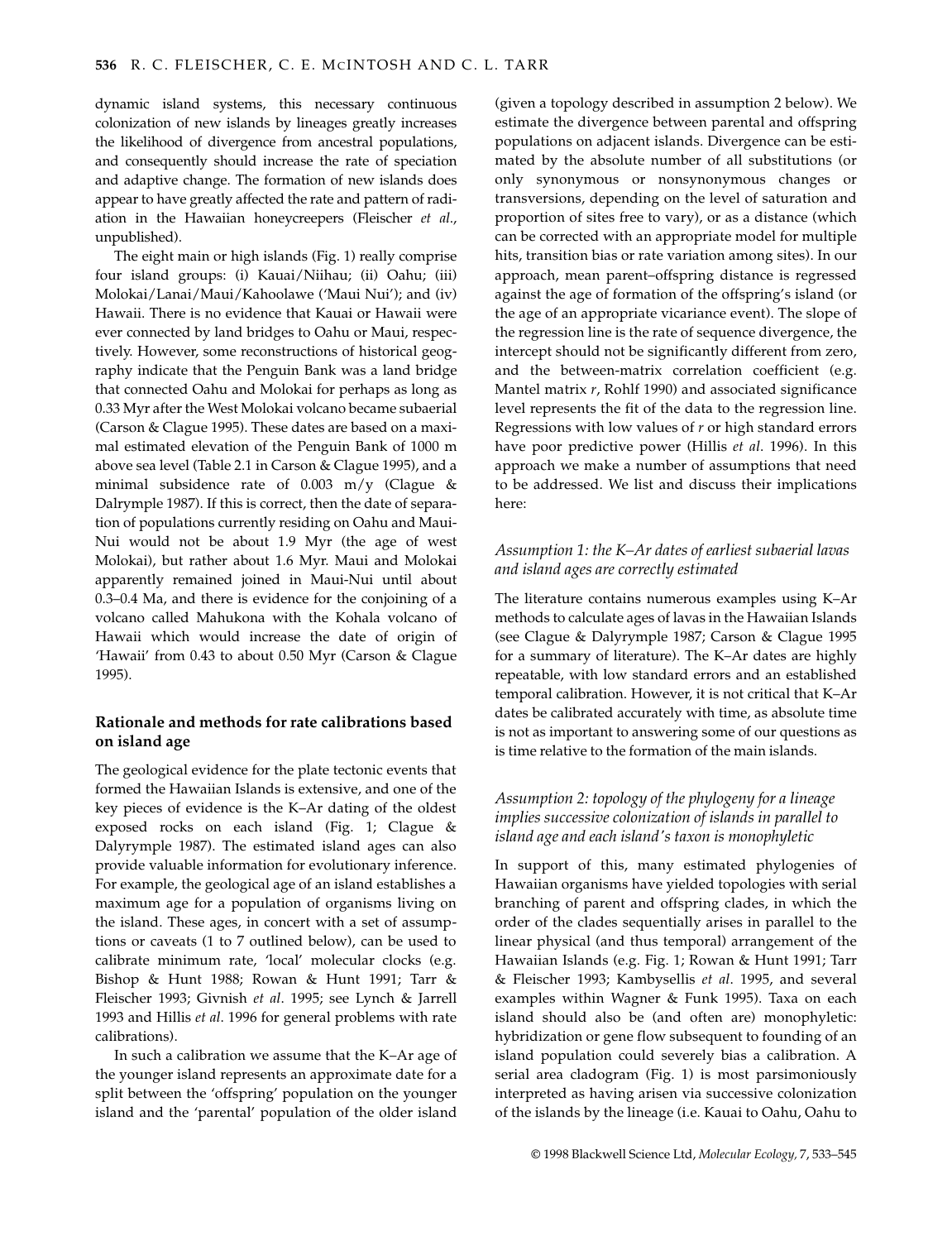Molokai, etc.), but it does not necessarily imply colonization at or even near the time of island formation (see Assumption 3).

### *Assumption 3: each island population was formed at the time the island became subaerial*

In some cases, islands may have been colonized sequentially after most or even all of the islands had formed, thus overestimating the age of each population. However, the error in the calibration will only occur in one direction, i.e. the estimated rate of sequence evolution will be a minimum one and time frames predicted from the calibration will be maximum ones. This assumption can be violated in some cases and still yield valuable evolutionary information (e.g. about maximum ages of taxa, or whether substitution rates for certain taxa may be decelerated relative to others). For volant species, such as many bird species, one might expect that islands would be colonized fairly rapidly after their formation. This also implies that there may be continuing gene flow (in the absence of reproductive isolation), which might counter Assumption 2.

# *Assumption 4: DNA sequence variation within the parental population today is similar to what it was at the time of population splitting, and considerably less than that between island populations*

Calibration also requires that the coalescent point of DNA sequence variants of the parental and offspring populations did not greatly predate the formation of the new island. This 'lineage sorting' source of error is usually small relative to the distances between differentiated taxa (e.g. Bishop & Hunt 1988; Tarr & Fleischer 1993; Moore 1995). With the assumption that within-island variation in the ancestral population today is similar to variation at the time of offspring population formation, the betweenpopulation distance can be at least partly corrected by subtracting the mean within-island variation (Wilson *et al*. 1985; Nei 1987; Tarr & Fleischer 1993). Only variation in the ancestral or parental population is taken into account when population separation is the result of a founder event and the direction of colonization is known. Thus, we correct the inter-island distance  $(d_{x\nu})$  by subtracting the mean within-population distance of the parental population ( $d_x$ , e.g.  $d_A = d_{xy} - d_x$ ).

## *Assumption 5: DNA sequences are not saturated, or saturation can be corrected with the appropriate model of sequence evolution*

Most saturation effects arise in mitochondrial DNA and other DNA sequences following a relatively long period

of time. Such effects do not normally become a problem for rate calibrations until uncorrected sequence divergences are greater than 10% (Nei 1987; Meyer 1994; Moore & DeFilippis 1997). Because the oldest island we use for rate calibrations is only 3.7-Myr old (Oahu), it is unlikely that divergences for most mtDNA or nuclear sequences will exceed the saturation threshold. However, applying our rate calibrations to significantly more divergent sequences, within other carduelines or passerines, for example, would require detection and correction of saturation effects. Problems of compositional biases can also affect divergence estimates and can be corrected with maximum likelihood or distance models, or with a log-Det transform (Swofford *et al*. 1996). A general problem with applying corrections is that each additional parameter increases the random error of the distance estimate (Swofford *et al*. 1996). However, in the rate calibrations reported here, distance corrections and associated errors should be minimal because of the recent age (< 5 Myr) of most Hawaiian lineages. The added error may also be offset somewhat by the reduced standard error of regression resulting from the greater precision of the corrected estimates.

## *Assumption 6: relative rates tests should show no significant among-lineage variation in rate for the taxa used for calibration, or heterogenous taxa should be removed*

Significant variation in rates among lineages could bias calibrations and subsequent estimates of absolute divergence times. Extreme variation in rates has been shown to be related to variation in body size and its correlates (e.g. metabolic rate, generation time; Wu & Li 1985; Martin & Palumbi 1993; Cantatore *et al*. 1994; Martin 1995). Application to species of similar size and metabolism should often control for this source of error. Rate variation may also be related to population size fluctuations under the assumptions of the nearly neutral model (e.g. Ohta 1976, 1993; DeSalle & Templeton 1988). Rates may also be biased by selection on the gene being studied, and differences among lineages in the sites that are free to vary (Palumbi 1989). Use of more than one unlinked marker (e.g. Ruvolo 1996) may help to detect such cases of heterogeneity. In spite of these possible biases, rates can be tested for heterogeneity by several statistical methods (Wu & Li 1985; Wilson *et al*. 1987; Li & Bosquet 1992) and via comparison of log-likelihood values from maximum likelihood trees constructed with and without a molecular clock constraint (Hasegawa *et al*. 1985; Felsenstein 1993). Trees that show rate variation can then be 'linearized' (Takezaki *et al*. 1995) and only the reduced set of sequences subsequently used for calibration or prediction.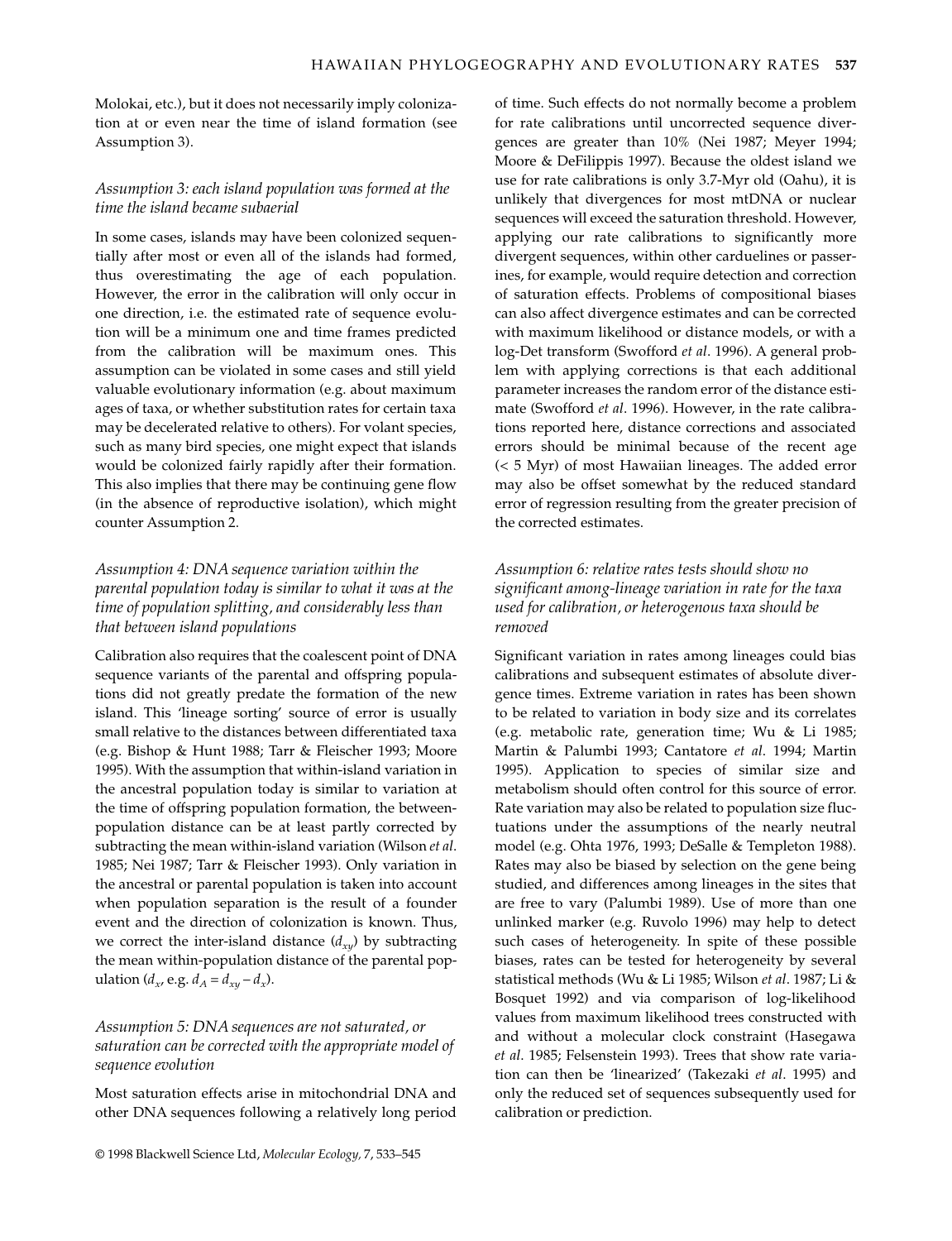# *Assumption 7: calculations of standard errors and significance levels will be biased by non-independence among elements in matrices of pairwise comparisons*

Calculation of the standard error of the average amongclade genetic distance using more than one pairwise comparison can be biased by non-independence among the comparisons. Unbiased standard errors of divergence can be estimated between individuals in different clades using the method of Steel *et al*. (1996) (see also Li & Bosquet 1992). The significance of regressions of pairwise genetic distance against time can also be biased by nonindependence among the taxa used to calculate the genetic distances (Lynch & Jarrell 1993; Hillis *et al*. 1996). Standard errors of regression can be corrected for nonindependence and heteroscedasticity using generalized least-squares regression (Lynch & Jarrell 1993). The significance of time–distance relationships can also be assessed using the Mantel and its associated permutation test (Rohlf 1990; Wray *et al*. 1996).

#### **Rate calibration in the Hawaiian honeycreepers**

Here we present an example of a 'local' rate calibration for part of the cytochrome *b* gene (*Cytb*) in Hawaiian drepanidines. Elsewhere (Fleischer *et al*., unpublished), we use this and other rate calibrations to estimate the timing of the drepanidine radiation. Here we use three calibration points: two from the amakihi lineage and one from the creeper lineage. We sequenced 675 bp of *Cytb* for 13 individuals of four amakihi taxa (*Loxops stejnegeri* from Kauai, and *Loxops virens* from Oahu, Maui and Hawaii; see Fig. 1) and an additional 14 drepanidine species in 10 genera (see Fig. 2a).

We amplified *Cytb* from either genomic DNA (three taxa only: Hawaii creeper, *Loxops mana*; Maui parrotbill, *Pseudonestor xanthophrys*; and akiapolaau, *Hemignathus wilsoni*) or purified mitochondrial DNA (all other taxa in Figs 1 and 2a; see Tarr & Fleischer 1993, 1995 for details). We used primers L14841 (modified from Kocher *et al*. 1989), 5′-AACATCTCAGCATGATGAAA-'3; H15149 (modified from Kocher *et al*. 1989), 5´-CAGAAT-GATATTTGTCCTCA-3´; BS2H, 5´-GAATCTACTACG-GCTCATAC-3´ (designed from our drepanidine sequences); B7, 5'-CTAGTAGAATGAGCCTGAGG-3' (designed from our drepanidine sequences); H15573 (modified from S. V. Edwards, unpublished, by Taberlet *et al*. 1992): 5´-AATAGGAAGTATCATTCGGG-3´; and L15162 (modified from S. Pääbo, unpublished, by Taberlet *et al*. 1992): 5-´AGCTTCTACCATGAGGACAAATATC-3´.

Amplification reaction components were 10 mm Tris buffer (pH 8.3), 50 mM KCl, 0.2 mM  $MgCl<sub>2</sub>$ , 0.2 mM of each dNTP, 1 U ampli*Taq*® DNA polymerase (Cetus), and 1 µM of each of a pair of primers in a 50 µL total volume.



**Fig. 2** a. Phylogeny of drepanidines based on 675 bp of the mitochondrial cytochrome *b* gene. A minimum evolution criterion was used to find the optimal tree via branch swapping on a neighbourjoining tree constructed from Kimura 2-parameter and Γ-corrected distances in PAUP\* (Swofford 1997). This tree is very similar in topology to the majority consensus of nine trees produced by a heuristic search in a cladistic parsimony analysis in PAUP<sup>\*</sup>. b. Phylogeny of drepanidines constructed from 20 variable allozyme loci (R. C. Fleischer, unpublished) using the distance Wagner procedure and Roger's distances in BIOSYS-1 (Swofford & Selander 1981). Note here, and in trees in Johnson *et al*. (1989), the basal split into 'Clade A,' the Kauai and Maui creepers and 'Clade B,' all the other drepanidine lineages for which sequence data are available. Outgroup taxa included are: green honeycreeper (*Chlorophanes spiza*), house finch (*Carpodacus mexicanus*), purple finch (*Carpodacus purpureus*), pine siskin (*Carduelis pinus*), red-winged blackbird (*Agelaius phoeniceus*). Drepanidine ingroups are: Kauai creeper, Maui creeper, akiapolaau (*Hemignathus wilsoni*), Maui parrotbill (*Pseudonestor xanthophrys*), anianiau (*Loxops parva*), palila (*Loxioides bailleui*), Laysan finch (*Telespiza cantans*), Nihoa finch (*Telespiza ultima*), apapane (*Himatione sanguinea*), akohekohe (*Palmeria dolei*), iiwi (*Vestiaria coccinea*), Kauai amakihi, Oahu amakihi, Maui amakihi, Hawaii amakihi, Hawaii creeper, Kauai akepa (*Loxops caeruleirostris*), and Hawaii akepa (*Loxops coccineus*).

Reactions were repeated for 35 cycles at 94 °C for 1 min (denaturing), 50 °C for 1 min (primer annealing), and 72 °C for 2 min (polymerization). Products were concentrated, electrophoresed in 2% agarose gels, and the excised product bands were isolated from the agarose.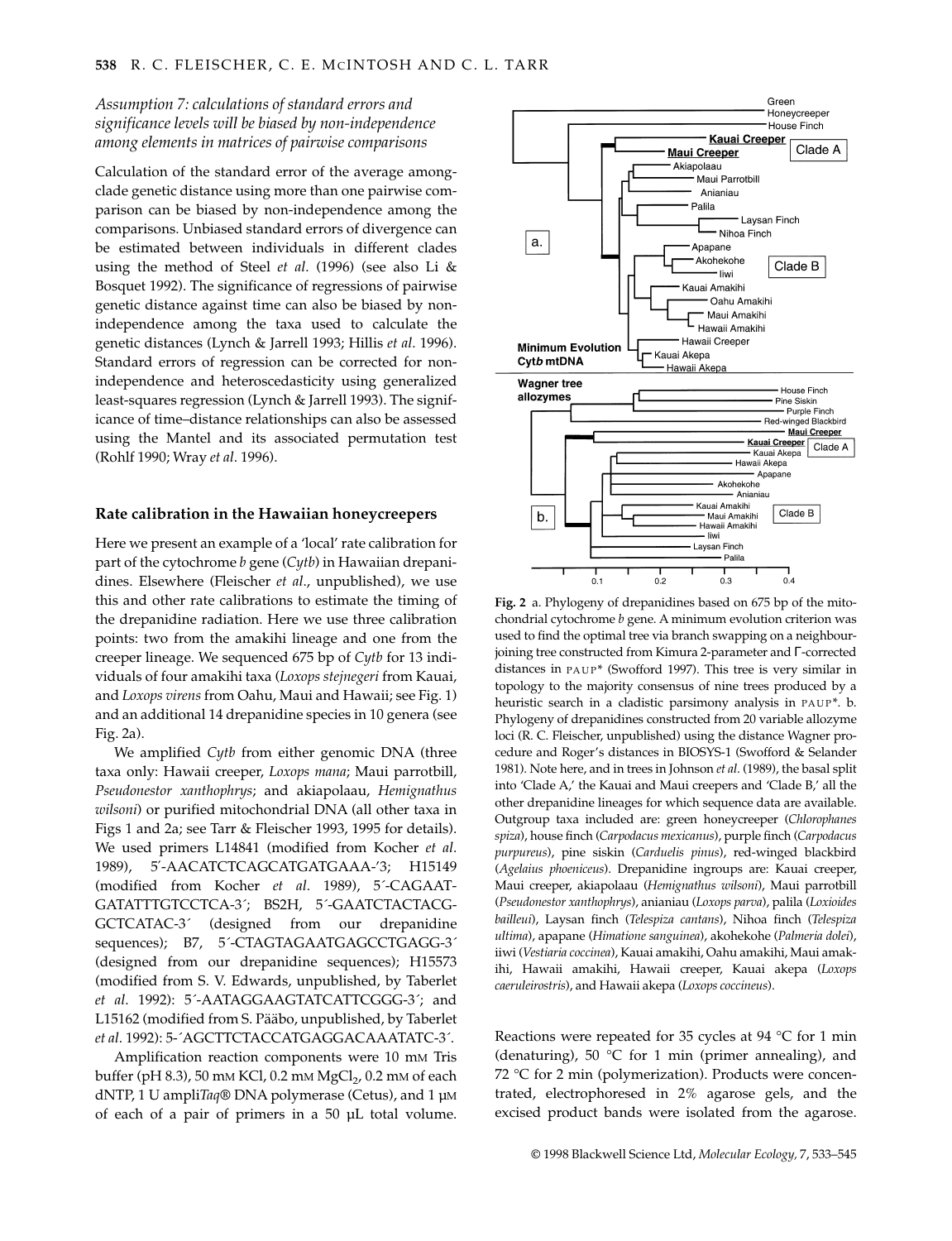The double-stranded products were sequenced according to standard double-stranded protocols using Sequenase, [<sup>35</sup>S]-dATP and one of the above primers. Some sequences were also analysed on an ABI 373 automated sequencer via PRISM™ Ready Reaction DyeDeoxy™ Terminator Cycle Sequencing Kit (ABI). To ensure accuracy, taxa were sequenced in both directions at least twice. Sequences were aligned in MacVector.

We constructed trees using character-based (maximum parsimony) and distance-based (minimum evolution and neighbour-joining) approaches, and used the program PAUP\* (Swofford 1997) for both approaches and MEGA (Kumar *et al*. 1993) only for the latter. Amakihi phylogenies obtained from both approaches are nearly identical (only apical rearrangements within islands) and, as required by Assumption 2, their topologies indicate that the Maui subspecies was derived from the Oahu subspecies, and the Hawaii subspecies from the Maui subspecies (Fig. 1; Tarr & Fleischer 1993). In addition, we found no haplotypes shared among island populations, and that inter-island divergences are larger than intraisland ones. There were no significant differences in relative branch lengths among the Oahu, Maui and Hawaii lineages based on the maximum likelihood method of Hasegawa *et al*. (1985: *G* = 1.92, 8 d.f., *P* > 0.9). Thus these two nodes provide two calibration points.

Our third calibration point is the divergence between the Maui (*Paroreomyza montana*) and Kauai (*Oreomystis bairdii*) creepers. Maui and Oahu creepers (*Paroreomyza maculata*) are very similar morphologically, and are thought to be close sister taxa (H. James, personal communication), but we had no DNA sample from the Oahu taxon to test this hypothesis. A phylogeny based on osteological characters (H. James, personal communication) places the *Paroreomyza* as a sister clade to *Oreomystis.* This placement is also well supported by phylogenies reconstructed from *Cytb* (Fig. 2a, clade A; see below) and ATPase6/8 sequences (Fleischer *et al*., unpublished), our allozyme results (Fig. 2b, clade A) and those of Johnson *et al*. (1989), but not by restriction fragment data (Tarr & Fleischer 1995). We note that the Hawaii creeper (*Loxops mana*, formerly *Oreomystis mana*) falls within the clade containing the akepas and amakihis based on mtDNA and morphology (Fig. 2a; R. C. Fleischer *et al*., unpublished; James & Olson 1991), and is therefore not useful for our rate calibration. Thus, we assume that the Oahu/Maui creeper clade is sister to the Kauai one, and the divergence between them occurred after the formation of Oahu 3.7 Ma.

A matrix of Kimura 2-parameter (K2-P, Kimura 1980) and Γ-corrected (Uzzell & Corbin 1971) pairwise distances was constructed using PAUP\* (Swofford 1997; Swofford *et al*. 1996). The value of α for the latter correction (0.254) was estimated by the Sullivan *et al*. (1995) method in PAUP\* using the shortest drepanidine trees obtained in a heuristic search in a maximum parsimony analysis. For the multiple pairwise comparisons of amakihis we used the program 'CIProgPPC 1.01b' (C. McIntosh, unpublished) to generate unbiased standard errors on Jukes–Cantor (J–C) corrected distances following the method of Steel *et al*. (1996). These standard errors are included in Fig. 3: the ratio between J–C and K2-P/Γ-corrected values for our most distant ingroup comparison is only about 0.75. Thus the unbiased standard errors for K2-P/Γ-corrected distances would not be more than about 1.3 times larger than the J–*C* values. For the single pairwise comparison of Maui and Kauai creepers we used MEGA (Kumar *et al*. 1993) to estimate a standard error for the corrected distance (Fig. 3). Only for the two amakihi comparisons could we correct for potential divergence of ancestral alleles prior to population separation (see Assumption 4; Wilson *et al*. 1985; Nei 1987; Bishop & Hunt 1988; Tarr & Fleischer 1993).

The K2-P/Γ-corrected *Cytb* distances for the two amakihi and the one creeper calibration point were then regressed against the oldest K–Ar estimated ages of subaerial rock of the younger island for each comparison (Fig. 3). The dates used are from Table 1 of Carson & Clague (1995): for Oahu, 3.7 Myr; for Maui-nui (i.e. West Molokai, with and without correction for the subsidence of the Penguin Bank separating it from Oahu), 1.9 and 1.6 Myr, respectively; and for Hawaii (Kohala range), 0.43 Myr.



**Fig. 3** Rate calibration for drepanidine mitochondrial cytochrome *b*. The two amakihi points are the mean of all pairwise Kimura 2 parameter and Γ-corrected distances, with intrapopulation variation from the parental population subtracted and unbiased standard error bars (Steel *et al*. 1996). The standard error bar for the single Maui and Kauai creeper pairwise comparison was calculated in MEGA (Kumar *et al*. 1993). The regression was significant based on 1000 permutations in a Mantel test (Rohlf 1990).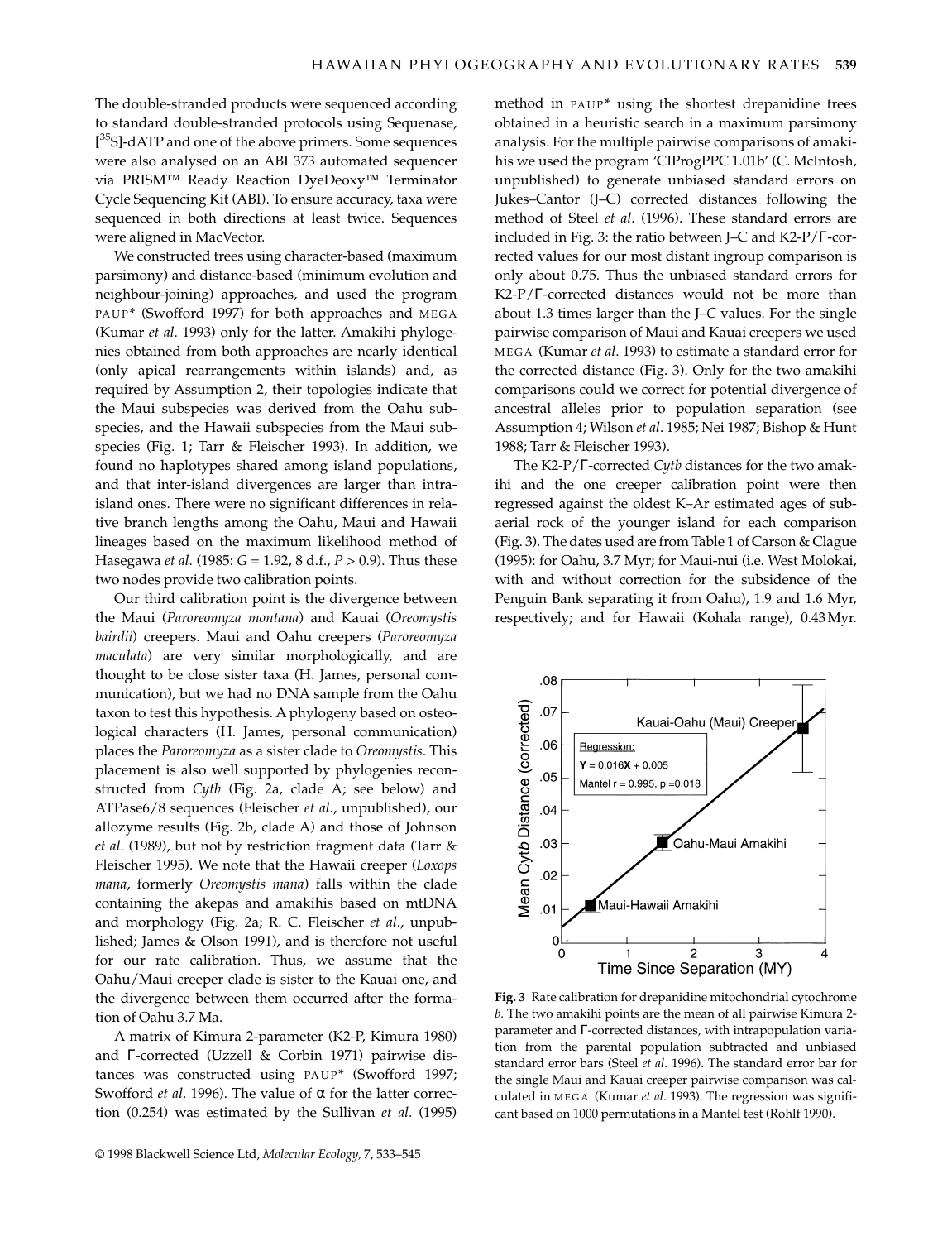Because of non-independence in comparisons involving Maui amakihi we calculated the Mantel matrix *r* and used a permutation test (1000 replications) to assess significance of the relationship between time since separation (Myr) and genetic distance (Rohlf 1990). The relationship is significant for both Maui-nui ages (for 1.6 Myr: Mantel matrix *r* = 0.995, *P* = 0.018; for 1.9 Myr: Mantel matrix *r* = 0.999, *P* = 0.015; the regression for both was  $Y = 0.016X + 0.005$ . Thus we find an overall minimum sequence divergence rate for this region of *Cytb* to be 0.016/Myr (0.008 substitutions per site/Myr). If we use J–C-corrected values (without a Γ-correction) we obtain a slightly slower rate (e.g. for 1.9 Myr: Mantel matrix *r* = 0.999, *P* = 0.027; regression of *Y* = 0.014*X* – 0.000). Previously we (Tarr & Fleischer 1993) calculated substitution rates of 0.020–0.024/Myr for the entire mtDNA molecule using RFLP data, but we might expect the more conservative *Cytb* to be slower than the average for mtDNA. Both RFLP and cytochrome *b* rate estimates are similar to previous ones for small homeothermic vertebrates, and suggest that mtDNA substitution rates are not decelerated in birds, at least at these relatively low levels of divergence.

Our drepanidine trees (Fig. 2a,b), and those of Johnson *et al*. (1989) show a basal split between the 'true' creepers (clade A) and all other drepanidines (clade B). We have applied our rate calibrations to this basal split and estimated that this point occurred about 4–5 Ma (R. C. Fleischer *et al*., unpublished). Sibley & Ahlquist (1982) applied a rate to DNA hybridization divergences and suggested that drepanidines branched from the carduelines 15–20 Ma. This date is possibly inflated because they used cardueline outgroups that may not be closely related to the drepanidines (Groth 1994). Application of rate estimates from other molecular data sets also differ from these dates: allozymes (Johnson *et al*. 1989) suggest a cardueline–drepanidine split of 7.6 Ma and a radiation in 5.6 Myr, while our mtDNA restriction fragment data suggest that the split occurred only 3.5 Ma (Tarr & Fleischer 1993, 1995). These *Cytb*-based dates are also generally matched by ages inferred from internal rate calibrations for other genes (R. C. Fleischer *et al*., unpublished).

A number of other lineages of Hawaiian passerine taxa may be suitable for rate calibrations, including drepanidine akialoa and nukupuu, *Myadestes* thrushes and *Moho* honeyeaters. Because most of these taxa exist today only as museum specimens, mtDNA analyses will not be as straightforward as for the amakihi and Kauai/Maui creeper calibration points. Such comparisons, however, are important in evaluations of the among-taxon component of rate variation. We expect, however, that the rates may be similar, as rates for organisms of similar body size and metabolic rate tend not to vary greatly (Martin  $&$ Palumbi 1993) and these Hawaiian passerines are well within an order of magnitude in body size.

#### **Rate calibration for** *Yp1* **in Hawaiian** *Drosophila*

Using the same approach as above we calculated rates of sequence divergence for yolk protein 1 for the β lineage of the *planitibia* subgroup of the picture-winged Hawaiian *Drosophila* (*Yp1*, Kambysellis *et al*. 1995). The phylogeny from *Yp1* sequences (Fig. 4) is largely similar to ones generated from allozyme and chromosome data, *Adh* and mtDNA restriction site and *Adh* sequence data (see below; compare Kambysellis *et al*. 1995 to DeSalle & Giddings 1986; Bishop & Hunt 1988; Rowan & Hunt 1991), and the 'cascade' of clades in parallel to island order supports Assumption 2 (Kambysellis *et al*. 1995). Missing or misplaced taxa could, of course, invalidate this assumption.

In the *Yp1* tree we assume that the node (M–H, Fig. 4) between the two Hawaii and the two Maui-nui taxa occurred at the time of formation of Hawaii, thus less than 0.43 Ma (there is no way to rule out that each Hawaii taxon resulted from an independent colonization by a Maui form, but this would be a less parsimonious assumption). Similarly, we assume that the O–M node (Fig. 4) represents the split between *D. hemipeza* (Oahu) and the remainder of the β lineage. Bishop & Hunt (1988) and Rowan & Hunt (1991) argued that previous mtDNA and chromosomal data indicate that *D. differens* and *D. planitibia* arose from a single colonization of Maui; thus they consider the O–M split to have occurred after 1.3 Myr (as opposed to 1.6–1.9 Ma on Molokai). Maui and Molokai split apart about 0.3–0.4 Ma (Carson & Clague 1995), thus we use 0.35 Myr for the *D. differens*/*D. planitibia* (Mo–Ma) node. The K–O node between



**Fig. 4** Rate calibration for the *Yp1* gene (Kambysellis *et al*. 1995) for Hawaiian *Drosophila*. Distances are corrected by the Kimura 2-parameter method and with a Γ correction (Swofford 1997). M, Maui-nui (see Fig. 1); Mo, Molokai; Ma, Maui; H, Hawaii; O, Oahu; and K is Kauai. The regression was significant based on 1000 permutations in a Mantel test.

© 1998 Blackwell Science Ltd, *Molecular Ecology,* 7, 533–545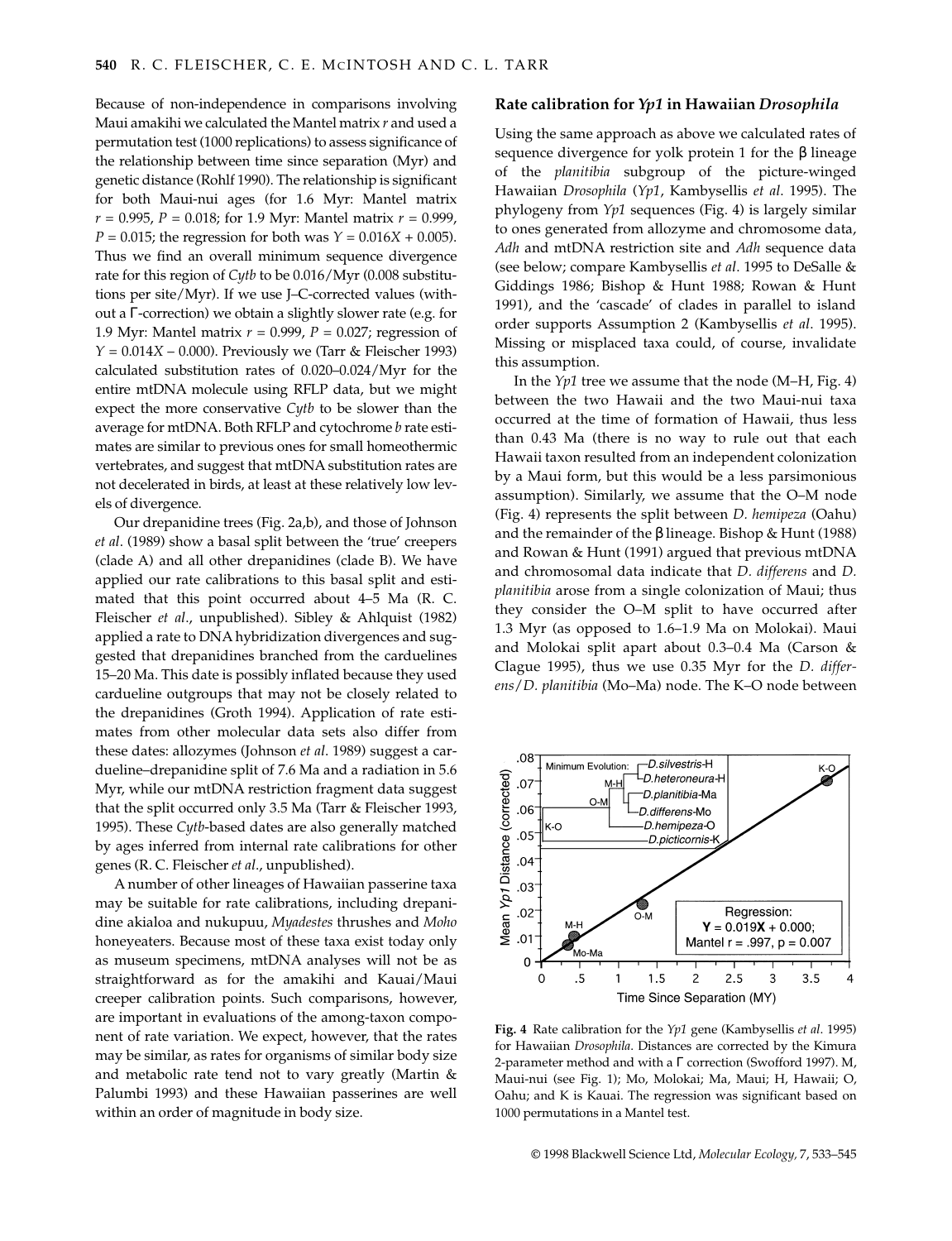*D. picticornis* (Kauai) and *D. hemipeza* is assumed to have occurred after the formation of the Waianae range on Oahu 3.7 Ma.

We obtained the *Yp1* sequences from Kambysellis *et al*. (1995) from GenBank, including *D. hemipeza* (accession number U51800) and all the other taxa in Bishop & Hunt (1988; *D. silvestris*, U52056; *D. heteroneura*, U51801; *D. planitibia*, U52011; *D. differens*, U51582; and *D. picticornis*, U52010). Pairwise distances among the sequences were corrected by the K2-P method (Kimura 1980) and a Γ-correction in PAUP<sup>\*</sup> ( $\alpha$  = 1.29 by the Sullivan *et al.* (1995) method; Swofford 1997). We could not correct for intraspecific variation (Assumption 4) because there was only one sequence per species. We found a significant relationship (Mantel matrix  $r = 0.997$ ,  $P = 0.007$  based on 1000 permutations) between the K2-P/Γ-corrected pairwise distances and the geologically based estimates of the times since their separation (Fig. 4). The overall rate of sequence divergence was estimated as 0.019/Myr (0.008 substitutions per site/Myr). If we instead use a date for the origin of Maui-nui as the West Molokai age corrected by the persistence time of the Penguin Bank (e.g. 1.6 Myr) it does not greatly alter either the rate estimate or its significance level (Mantel matrix *r* = 0.987,  $P = 0.007$ .

An interesting finding in the *Yp1* parsimony tree is the placement of *D. neopicta* within the '*cyrtoloma*' (or α) clade of the *planitibia* subgroup rather than as an outgroup to both it and the β clade (Ho *et al*. 1996). DeSalle & Templeton (1988) used *D. neopicta* as the outgroup to test whether the putatively bottlenecked β clade had longer branch lengths than the  $\alpha$  clade, as predicted by the nearly neutral model (Ohta 1976). If *D. neopicta* is actually part of the  $\alpha$  clade, then the 'shorter' branch lengths of the  $\alpha$  lineage may not have resulted from repeated population bottlenecks, but rather are an artefact of the closer relationship between the  $\alpha$  lineage and the putative outgroup. In fact, a neighbour-joining tree constructed using the mtDNA data (Table 3 in DeSalle & Templeton 1988) in MEGA (Kumar *et al*. 1993) places *D. neopicta* basal only to the  $\alpha$  lineage. The use of additional outgroups might help to resolve this inconsistency.

#### **Rate calibration for mtDNA in** *Laupala* **crickets**

Shaw (1996) analysed sequence variation in portions of mtDNA 12S rRNA, 16S rRNA and the entire tRNAval among 17 species of Hawaiian *Laupala* crickets plus two outgroup taxa. Shaw's cladistic parsimony and maximum likelihood analyses supported a topology that mostly meets Assumption 2. First, a 'Hawaii' clade (seven species in clade 4 of Fig. 3 in Shaw 1996) appears to be derived from a Maui clade (three species in clade 3). Clade 4 does contain two Maui taxa, but these probably originated on

Hawaii and represent a back-colonization from Hawaii to Maui. Second, the Maui clade appears to be derived from a clade containing both Kauai and Oahu taxa (four species in clade 2). Because the Kauai taxon (*L. kokeensis*) is basal to the Oahu taxa in clade 2, it is unlikely that the 'paraphyly' is due to a back-colonization of Kauai from Oahu. Shaw (1996) suggests that the three Oahu taxa in the tree used in that study may have resulted from a relatively recent colonization of Oahu from Kauai. Thus only two comparisons appear useful for rate calibrations: Maui vs. the Kauai-Oahu clade, and Hawaii vs. Maui.

We calculated J–C-corrected pairwise distances and the means, standard errors and 95% confidence limits of these distances among groups of taxa (as above; Steel *et al*. 1996). Additional corrections did not appear to be necessary (e.g. Table 2 of Shaw 1996). A maximum likelihood relative rate test (Hasegawa *et al*. 1985) revealed significant differences in branch lengths across 10 taxa sampled from among the four island groupings (*G* = 15.45,  $P = 0.05$ ), as did independent pairwise comparisons of branch lengths of Hawaii vs. Oahu taxa (all *P* < 0.05). This results from considerably long branch lengths in the Hawaii clade relative to intermediate and small branch lengths in the Maui and Oahu/Kauai clades, respectively. This finding rejects Assumption 6; thus a rate calibration using linear regression would not be valid.

Nonetheless, we do calculate rates for each point separately. For the Hawaii–Maui calibration point we used two extremes that probably represent the upper and lower bounds of the rates. First, as in the drepanidine and *Drosophila* calibrations above, we used the node between the Maui and Hawaii clades as the maximum depth for the Hawaii clade. The unbiased mean distance across this node (0.044) divided by 0.43 Myr results in a mean between-lineage divergence rate of 0.102/Myr (95% confidence range is 0.068–0.142/Myr). Second, for a minimum rate we used the mean maximum depth within the Hawaii clade itself, as measured by pairwise J–C distances through the clade's basal node. The mean unbiased distance (0.0184) results in a mean sequence divergence rate of 0.044/Myr (95% confidence range is 0.023–0.064/Myr). The latter estimate requires the assumption that the basal-splitting major lineages within the Hawaii clade do not each represent independent colonizations of Hawaii from Maui (i.e. of lineages that became extinct, or were missed during sampling on Maui). The rates estimated from this comparison are far higher than expected for mtDNA and especially for rRNA and tRNA genes. The second calibration point involves comparison of the Maui and Kauai-Oahu clades. Assuming colonization of Maui-Nui 1.6 Ma results in a mean divergence rate of 0.024/Myr (95% confidence range is 0.015–0.034/Myr). This value is closer to, but still considerably higher than, other reported rates of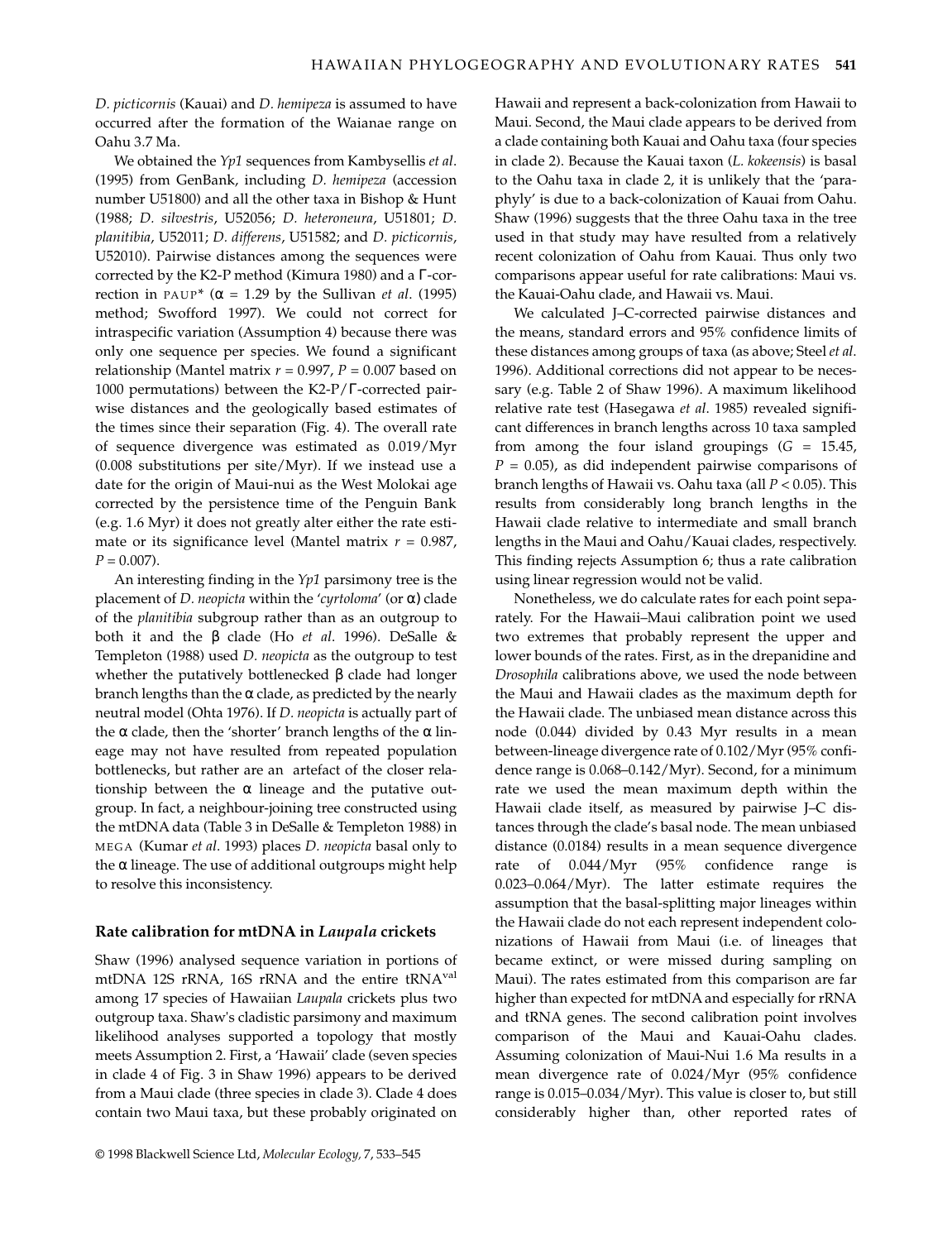sequence evolution for this mtDNA region (e.g. Lynch & Jarrell 1993; Caccone *et al*. 1994; Cooper & Penny 1997).

# **Comparisons with rate calibrations for other Hawaiian taxa**

The ages of the Hawaiian Islands have previously been used to estimate rates of molecular evolution within the dipterid genus *Drosophila* and the lobelioid genus *Cyanea*. Initial attempts for *Drosophila* were based on distances from analyses of allozyme variants (Carson 1976) and DNA–DNA hybridization (Hunt *et al*. 1981), but more recent analyses using restriction sites and DNA sequences of the alcohol dehydrogenase gene (*Adh*, Bishop & Hunt 1988; and Rowan & Hunt 1991, respectively) have provided substantially greater resolution. The rate estimates for *Cyanea* are based on restriction-site variation in chloroplast DNA (Givnish *et al*. 1995).

Bishop & Hunt (1988) were the first to use a regression approach in their analysis of *Adh* restriction-site divergence among members of the β lineage of the *planitibia* subgroup. They calculated pairwise distances and obtained a topology similar to that in Fig. 4 (but not including *D. hemipeza*). This topology is also supported by chromosome and allozyme data (Carson & Kaneshiro 1976), DNA hybridization (Hunt & Carson 1983), and *Yp1* sequences (Kambysellis *et al*. 1995). It is equivocally supported by *Adh* sequence data (Rowan & Hunt 1991; in their tree, *D. affinidisjuncta* positions between *D. picticornis* and the β lineage), and not entirely supported by mtDNA restriction-site data (DeSalle & Giddings 1986). In the latter tree, *D. differens* branches before a *D. planitibia*/*D. silvestris*/*D. heteroneura* clade. Nevertheless, either tree supports Assumption 2.

Bishop and Hunt (1988) corrected distances for intraspecific variation (Assumption 4) and regressed four points against younger island age. Their regression was significant ( $P < 0.005$ ), and provided a sequence divergence rate of 0.012/Myr (or 0.006 substitutions per site/Myr). Rowan & Hunt (1991) followed a similar approach with *Adh* sequence data, but did not use a *D. planitibia*/*D. differens* point (and ignored *D. affinidisjuncta*). As in Bishop and Hunt, they used the age of West Maui (1.3 Myr) for the divergence of the *D. differens*/*D. planitibia* clade. They used two regressions, one dating the *D. picticornis* node at 3.7 Myr (Oahu) and one at 5.1 Myr (Kauai), and found rates of 0.023/Myr and 0.014/Myr for total nucleotides, respectively. The latter is close to what was found for the restriction-site data, but that regression used the 3.7 Myr date.

The only other Hawaiian rate calibration we know of is that of *Cyanea* (Givnish *et al*. 1995). This speciose lobeliod genus has undergone an extensive adaptive radiation, with variation in growth form and leaf and floral

morphology. Givnish *et al*. (1995) used restriction-site analysis (nine enzymes) of chloroplast DNA to assess the phylogeny of 24 of the 55 species. Their single most parsimonious tree, including outgroups and the apparently congeneric *Rollandia*, was based on 78 informative sites of 150 total variable sites. From a phylogeographic analysis they were able to identify seven cases where lineages appeared to colonize younger islands. They averaged the number of site changes within cases involving colonizations of Oahu, 'Maui-Nui,' and Hawaii, respectively, and regressed these means against the dates of island formation (as in our Assumption 3). The regression was not significant ( $P = 0.27$ ;  $r^2 = 0.83$ ), but the regression coefficient revealed a rate of 1.52 site changes per Myr. Because they found a mean of 26.4 site changes along branches leading to the 'common ancestor' of the group, they inferred that the radiation began as much as 17 Ma. The poor fit of their regression may be caused by the lack of correction for saturation at the higher level of divergence, resulting also in a reduced rate. Regression with an exponent of the number of changes results in a better fit  $(r^2 = 1.00)$ , and in a considerably faster overall rate.

#### **Conclusions**

Above, we describe a procedure that uses molecular phylogeographic reconstructions for lineages of Hawaiian organisms in combination with the geological history of the islands to infer rates of molecular evolution. We discuss seven assumptions or caveats, many of which should be met to justify using the approach. Assumption 2, for example is critical: tree topologies must show that monophyletic taxa arise in parallel to the temporal ordering of island formation. Assumption 3, that populations should be established very near to the time of island formation, is important for accuracy in estimating rates. For some assumptions, problems need only to be detected and then can often be easily corrected. The rate calibrations that we present here for the drepanidines and *Drosophila* are surprisingly well supported (Figs 3 and 4), even when we relax some assumptions about the timing of population founding. Less consistent calibrations for other Hawaiian taxa (e.g. for the extremely high rates and high variability among lineages found in *Laupala* crickets) suggest that one or more assumptions may have been compromised. In these cases the calibrations may be incorrectly estimated, or they may be correct and the rates simply vary for some biologically valid reason. In spite of the seemingly vast array of assumptions and caveats required in implementing the approach, the results we report here, along with those of a few previous studies, suggest that the procedure can be useful for estimating rates of molecular evolution. We will be interested in seeing how well future phylogeographic rate analyses support this conclusion.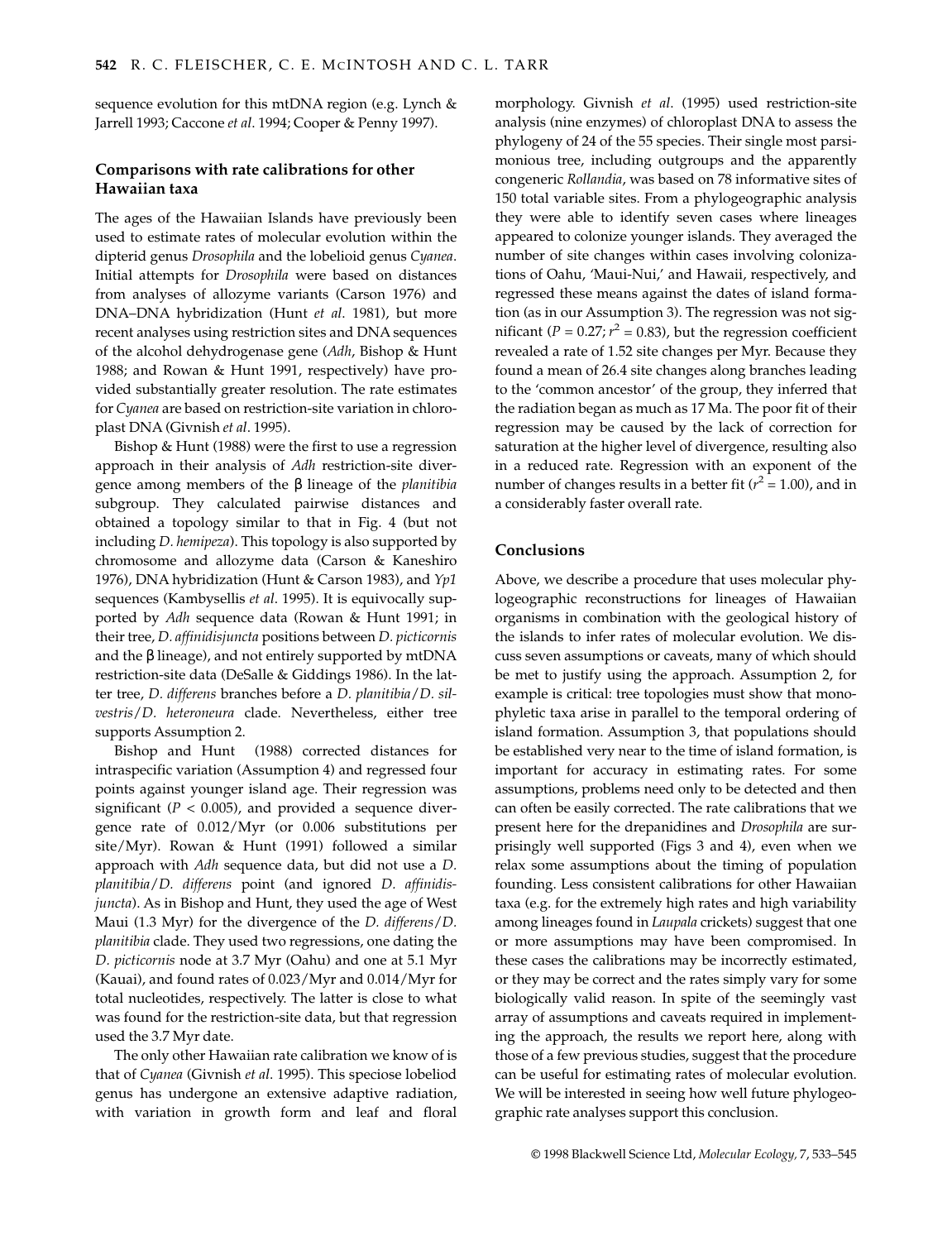#### **Acknowledgements**

We thank H. James, S. Olson, R. Thomas, K. Shaw, D. Swofford, A. Cooper, L. Shapiro and T. Quinn for information and discussion of many of this manuscript's topics, and H. James, E. Bermingham, C. Moritz, B. Slikas and two unnamed reviewers for comments on the manuscript. Many thanks are also due to H. Carson, who provided an early stimulus for this work by stressing the importance of considering the geological history in studies of evolution in Hawaii. We greatly appreciate permission to use PAUP<sup>\*</sup> from D. Swofford. Funding was provided by the Smithsonian Institution Scholarly Studies Program, Friends of the National Zoo, University of Hawaii Faculty Revolving Fund, National Science Foundation, and the National Geographic Society.

#### **Note added in proof**

A recent study (DeSalle and Bower 1997, Systematic Biology **46**, 751–764) of part of the β lineage of the *planitibia* subgroup of *Drosophila* summarizes support for the tree topology shown in Fig. 4. One new mtDNA analysis (COII) favours a 'differens (planitibia (silvestris, heteroneura))' phylogeny, while one new nuclear gene (*vg*) favours a (d,p)(s,h) phylogeny. A second nuclear gene (*ACHE*) provides an unresolved topology. Thus two mitochondrial phylogenies (i.e. RFLP and COII) favour d(p(s,h)), while six studies based on nuclear markers (i.e. allozymes, chromosomes, DNA–DNA hybridization, *Adh, YP1,* and *vg*) favour (d,p)(s,h). This nuclear vs. mtDNA difference suggests reticulation and/or lineage sorting, and slightly complicates our use of these taxa for estimation of rates. If we used the mtDNAbased topology rather than the *Yp1-*based one, this would remove the 'Mo–Ma' comparison from our regression (Fig. 4). It will be interesting to determine whether additional mtDNA and nuclear markers support this incongruency.

#### **References**

- Amadon D (1950) The Hawaiian honeycreepers (Aves, Drepaniidae). *Bulletin of the American Museum Of Natural History*, **95**, 151–262.
- Baldwin BG, Robichaux RH (1995) Historical biogeography and ecology of the Hawaiian silversword alliance (Asteraceae): new molecular phylogenetic perspectives. In: *Hawaiian Biogeography: Evolution in a Hotspot Archipelago* (eds Wagner W, Funk V), pp. 259–287. Smithsonian Institution Press, Washington, DC.
- Beverley SM, Wilson AC (1984) Molecular evolution in *Drosophila* and higher Diptera II. A time scale for fly evolution. *Journal of Molecular Evolution*, **21**, 1–13.
- Beverley SM, Wilson AC (1985) Ancient origin for Hawaiian Drosophilidae inferred from protein comparisons. *Proceedings of the National Academy of Sciences USA*, **82**, 4753–4757.
- Bishop IIIJG, Hunt JA (1988) DNA divergence in and around the alcohol dehydrogenase locus in five closely related species of Hawaiian *Drosophila. Molecular Biology and Evolution*, **5**, 415–431.
- Caccone A, Milinkovitch MC, Sbordoni V, Powell JR (1994) Molecular biogeography – using the Corsica–Sardinia microplate disjunction to calibrate mitochondrial rDNA evolutionary rates in mountain newts (*Euproctus*). *Journal of Evolutionary Biology*, **7**, 523–524.
- Cantatore P, Roberti M, Pesole G, Ludovico A *et al.* (1994) Evolutionary analysis of cytochrome *b* sequences in some Perciformes: evidence for a slower rate of evolution than in mammals. *Journal of Molecular Evolution*, **39**, 589–597.
- Carlquist S (1980) *Hawaii: A Natural History.* Natural History Press, Garden City, NY.
- Carr GD (1987) Beggar's ticks and tarweeds: masters of adaptive radiation. *Trends in Ecology and Evolution*, **2**, 192–195.
- Carson HL (1976) Inference of the time of divergence of some *Drosophila* species. *Nature*, **259**, 395–396.
- Carson HL, Clague DA (1995) Geology and biogeography of the Hawaiian Islands. In: *Hawaiian Biogeography: Evolution in a Hotspot Archipelago* (eds Wagner W, Funk V), pp. 14–29. Smithsonian Institution Press, Washington, DC.
- Carson HL, Kaneshiro KY (1976) *Drosophila* of Hawaii: systematics and ecological genetics. *Annual Review of Ecology and Systematics*, **7**, 311–345.
- Clague DA, Dalrymple GB (1987) Tectonics, geochronology and origin of the Hawaiian-Emperor volcanic chain. In: *Volcanism in Hawaii* (eds Decker RW, Wright TL, Stauffer PH), pp. 1–54. US Geological Survey Professional Paper 1350. US Government Printing Office, Washington, DC.
- Cooper A, Penny D (1997) Mass survival of birds across the Cretaceous–Tertiary boundary: molecular evidence. *Science*, **275**, 1109–1113.
- DeSalle R (1992) The origin and possible time of divergence of the Hawaiian Drosophilidae: evidence from DNA sequences. *Molecular Biology and Evolution*, **9**, 905–916.
- DeSalle R (1995) Molecular approaches to biogeographic analysis of Hawaiian Drosophilidae. In: *Hawaiian Biogeography: Evolution in a Hotspot Archipelago* (eds Wagner W, Funk V), pp. 72–89. Smithsonian Institution Press, Washington, DC.
- DeSalle R, Giddings LV (1986) Discordance of nuclear and mitochondrial DNA phylogenies in Hawaiian *Drosophila. Proceedings of the National Academy of Sciences USA*, **83**, 6902–6906.
- DeSalle R, Hunt JA (1987) Molecular evolution in Hawaiian drosophilids. *Trends in Ecology and Evolution*, **2**, 212–216.
- DeSalle R, Templeton AR (1988) Founder effects and the rate of mitochondrial DNA evolution in Hawaiian *Drosophila. Evolution*, **42**, 1076–1084.
- Felsenstein J (1993) PHYLIP (Phylogeny Inference Package) version 3.5c. Distributed by the author. Department of Genetics, University of Washington, Seattle.
- Givnish TJ, Sytsma KJ, Smith LF, Hahn WJ (1995) Molecular evolution, adaptive radiation and geographic speciation in *Cyanea* (Campanulaceae, Lobelioideae). In: *Hawaiian Biogeography: Evolution in a Hotspot Archipelago* (eds Wagner W, Funk V), pp. 288–337. Smithsonian Institution Press, Washington, DC.
- Groth JG (1994) A mitochondrial cytochrome *b* phylogeny of Cardueline finches. *Journal of Ornithology*, **135**, 31.
- Hasegawa M, Kishino H, Yano T (1985) Dating of the human–ape splitting by a molecular clock of mitochondrial DNA. *Journal of Molecular Evolution*, **22**, 160–174.
- Hillis DM, Mable BK, Moritz C (1996) Applications of molecular systematics: the state of the field and a look to the future. In: *Molecular Systematics*, 2nd edn. (eds Hillis DM, Moritz C, Mable BK), pp. 515–543. Sinauer and Associates, Sunderland, MA.
- Ho K-F, Craddock EM, Piano F, Kambysellis MP (1996) Phylogenetic analysis of DNA length mutations in a repetitive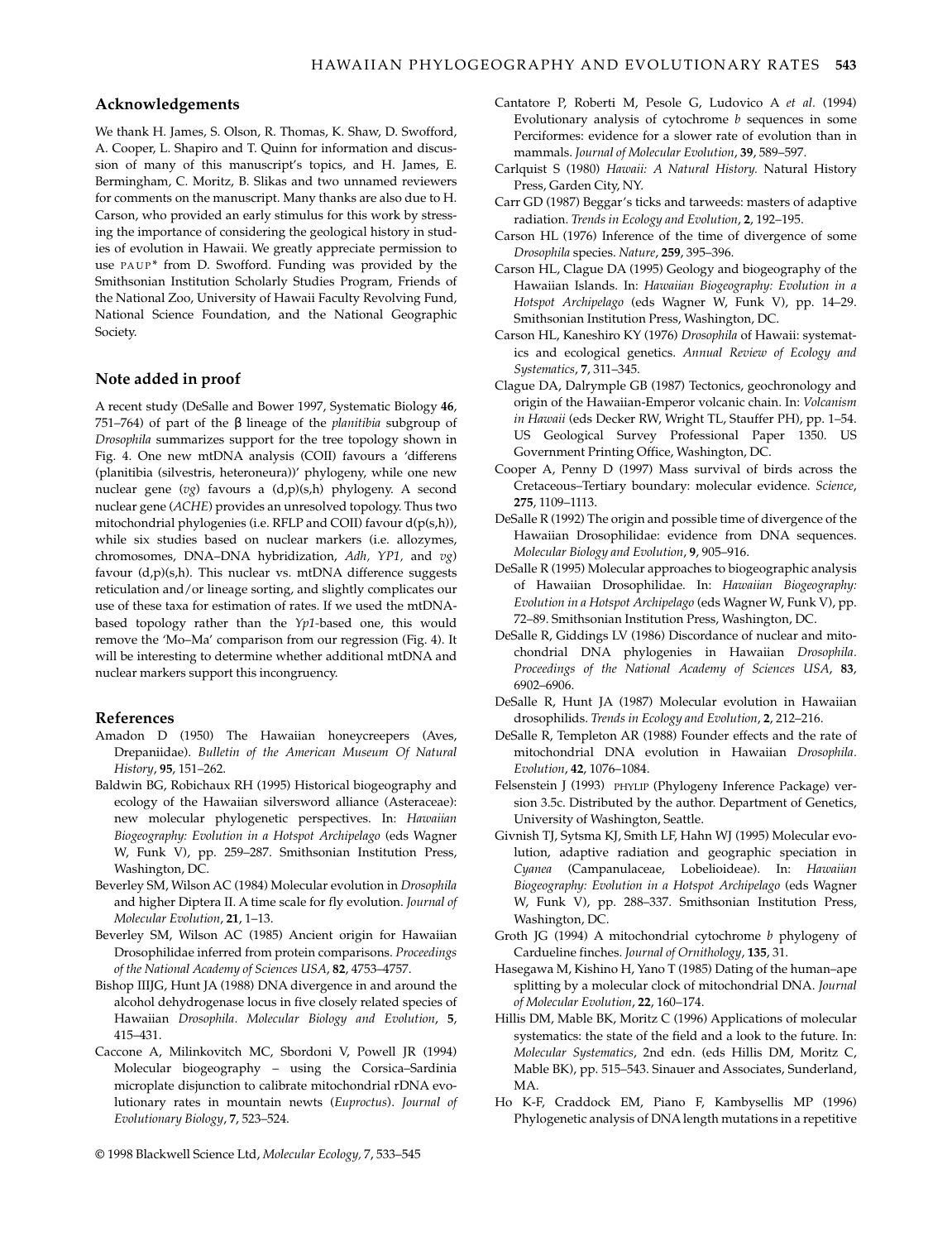region of the Hawaiian *Drosophila* yolk protein gene Yp2. *Journal of Molecular Ecology*, **43**, 116–124.

- Hunt JA, Carson HL (1983) Evolutionary relationships of four species of Hawaiian *Drosophila* as measured by DNA reassociation. *Genetics*, **104**, 353–364.
- Hunt JA, Hall TJ, Britten RJ (1981) Evolutionary distances in Hawaiian *Drosophila* measured by DNA reassociation. *Journal of Molecular Ecology*, **17**, 361–367.
- James HF (1987) A late Pleistocene avifauna from the island of Oahu, Hawaiian Islands. *Documents des Laboratoires de Geologie de la Faculte des Sciences de Lyon*, **99**, 221–230.
- James HF, Olson SL (1991) Descriptions of thirty-two new species of birds from the Hawaiian Islands. Part II. Passeriformes. *Ornithological Monographs*, **46**, 1–88.
- Johnson NK, Marten AJ, Ralph CJ (1989) Genetic evidence for the origin and relationships of Hawaiian honeycreepers (Aves: Fringillidae). *Condor*, **91**, 379–396.
- Kambysellis MP, Ho K-F, Craddock EM, Piano F, Parisi M, Cohen J (1995) Patterns of ecological shifts in the diversification of Hawaiian *Drosophila* inferred from a molecular phylogeny. *Current Biology*, **5**, 1129–1139.
- Kaneshiro KY (1988) Speciation in the Hawaiian *Drosophila. Bioscience*, **38**, 258–263.
- Kimura M (1980) A simple method for estimating evolutionary rates of base substitution through comparative studies of nucleotide sequences. *Journal of Molecular Ecology*, **16**, 111–120.
- Kocher TD, Thomas WK, Meyer A, Edwards SV, Paabo S, Villablanca FX, Wilson AC (1989) Dynamics of mitochondrial DNA evolution in mammals: amplification and sequencing with conserved primers. *Proceedings of the National Academy of Sciences of the USA*, **86**, 6196–6200.
- Kumar S, Tamura K, Nei M (1993) MEGA: molecular evolutionary genetics analysis, version 1.02. Pennsylvania State University, University Park, PA.
- Lammers TG (1995) Patterns of speciation and biogeography in *Clermontia* (Campanulaceae, Lobelioideae). In: *Hawaiian Biogeography: Evolution in a Hotspot Archipelago* (eds Wagner W, Funk V), pp. 338–362. Smithsonian Institution Press, Washington, DC.
- Li P, Bousquet J (1992) Relative-rate test for nucleotide substitutions between two lineages. *Molecular Biology and Evolution*, **9**, 1185–1189.
- Lynch M, Jarrell PE (1993) A method for calibrating molecular clocks and its application to animal mitochondrial DNA. *Genetics*, **135**, 1197–1208.
- Martin AP (1995) Metabolic rate and directional nucleotide substitution in animal mitochondrial DNA. *Molecular Biology and Evolution*, **12**, 1124–1131.
- Martin AP, Palumbi SR (1993) Body size, metabolic rate, generation time, and the molecular clock. *Proceedings of the National Academy of Science of the USA*, **90**, 4087–4091.
- Meyer A (1994) Shortcomings of the cytochrome *b* gene as a molecular marker. *Trends in Ecology and Evolution*, **9**, 278–280.
- Moore WS (1995) Inferring phylogenies from mtDNA variation: mitochondrial gene trees versus nuclear-gene trees. *Evolution*, **49**, 718–726.
- Moore WS, DeFilippis VR (1997) The window of taxonomic resolution for phylogenies based on mitochondrial cytochrome *b*. In: *Avian Molecular Evolution and Systematics*. Academic Press (ed. Mindell D), pp. 83–119. San Diego, CA.
- Nei M (1987) *Molecular Evolutionary Genetics*. Columbia University Press, NY.
- Ohta T (1976) Role of slightly deleterious mutations in molecular evolution and polymorphisms. *Theoretical Population Biology*, **10**, 254–275.
- Ohta T (1993) Amino acid substitution at the *Adh* locus of *Drosophila* is facilitated by small population size. *Proceedings of the National Academy of Sciences of the USA*, **90**, 4548–4551.
- Olson SL, James HF (1991) Descriptions of 32 new species of birds from the Hawaiian Islands: Part I, non-Passeriformes. *Ornithology Monographs*, **45**, 1–88.
- Palumbi SR (1989) Rates of molecular evolution and the fraction of nucleotide positions free to vary. *Journal of Molecular Ecology*, **29**, 180–187.
- Raikow RJ (1977) The origin and evolution of the Hawaiian honeycreepers (Drepanididae). *Living Bird*, **15**, 95–117.
- Rohlf FJ (1990) *NTSYS-pc: Numerical Taxonomy and Multivariate Analysis System.* Applied Biostatistics, Inc., Setauket, NY.
- Rowan RG, Hunt JA (1991) Rates of DNA change and phylogeny from the DNA sequences of the alcohol dehydrogenase gene for five closely related species of Hawaiian *Drosophila. Molecular Biology and Evolution*, **8**, 49–70.
- Russo C, Takezaki N, Nei M (1995) Molecular phylogeny and divergence times of Drosophilid species. *Molecular Biology and Evolution*, **12**, 391–404.
- Ruvolo M (1996) A new approach to studying modern human origins: hypothesis testing with coalescence time distributions. *Molecular Phylogenetics and Evolution*, **5**, 202–219.
- Saitou N, Nei M (1987) The neighbor-joining method: a new method for reconstructing phylogenetic trees. *Molecular Biology and Evolution*, **4**, 1406–1425.
- Selling OH (1948) Studies in Hawaiian pollen statistics III. On the late Quaternary History of Hawaiian vegetation. *Bernice P. Bishop Museum Special Publication*, **39**, 1–154.
- Shaw KL (1996) Sequential radiations and patterns of speciation in the Hawaiian cricket genus *Laupala* inferred from DNA sequences. *Evolution*, **50**, 237–255.
- Sibley CG, Ahlquist JE (1982) The relationships of the Hawaiian honeycreepers (Drepanidini) as indicated by DNA–DNA hybridization. *Auk*, **99**, 130–140.
- Simon C (1987) Hawaiian evolutionary biology: an introduction. *Trends in Ecology and Evolution*, **2**, 175–178.
- Steel MA, Cooper AC, Penny D (1996) Confidence intervals for the divergence time of two clades. *Systematic Biology*, **45**, 127–134.
- Sullivan J, Holsinger KE, Simon C (1995) Among-site rate variation and phylogenetic analysis of 12S rRNA in sigmodontine rodents. *Molecular Biology and Evolution*, **12**, 988–1001.
- Swofford DL (1997) PAUP\*, Version 4.0d52–57, Sinauer and Associates, Sunderland, MA.
- Swofford DL, Olsen GJ, Waddell P, Hillis DM (1996) Methods of phylogenetic inference. In: *Molecular Systematics*, 2nd edn (eds Hillis DM, Moritz C, Mable BK), pp. 407–514. Sinauer and Associates, Sunderland, MA.
- Swofford DL, Selander RB (1981) *BIOSYS-1: A Computer Program For The Analysis Of Genetic Variation.* Department of Genetics, University of Illinois, Champaign-Urbana, Illinois.
- Taberlet P, Meyer A, Bouvet J (1992) Unusual mitochondrial DNA polymorphism in two local populations of blue tit *Parus caeruleus. Molecular Ecology*, **1**, 27–36.
- Takezaki N, Rzhetsky A, Nei M (1995) Phylogenetic test of the molecular clock and linearized trees. *Molecular Biology and Evolution*, **12**, 823–833.
- Tarr CL, Fleischer RC (1993) Mitochondrial DNA variation and